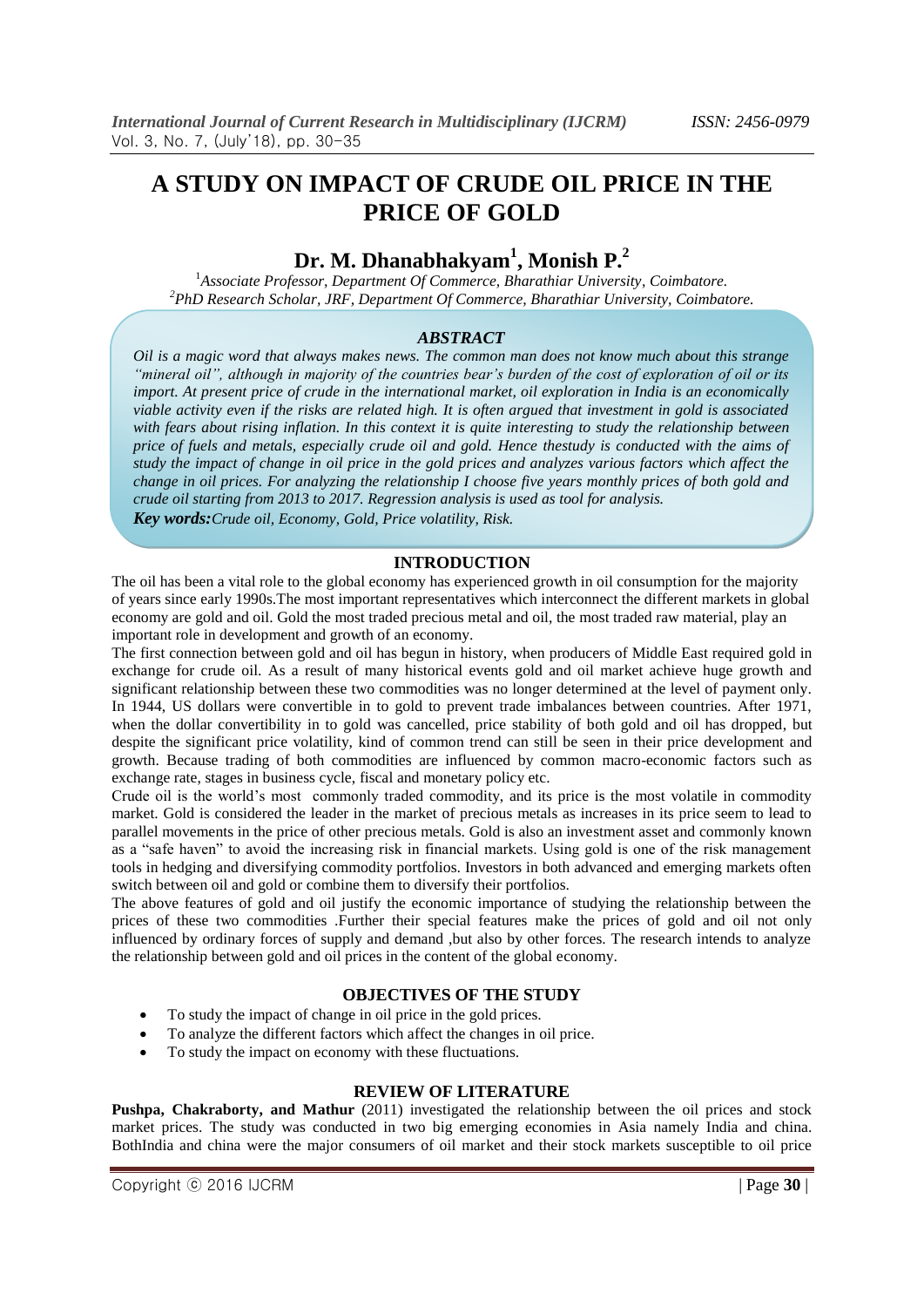variations. A data series from January 2000 to May 2011 was considered for their study. Johnsens co integration model was applied to find out the co integration between two variables such as oil prices and stock market prices of India and china. The results of analysis found the existence of long term relation between the variables in both countries. The trace and maximum Eigen value test evidenced that of at least one co integrating vector in the model and it conclude that both the variables exhibit a long run relationship between them.

**Priyanshigupta and anuraggoyal** (2015) conducting a study on impact of oil price fluctuations on Indianeconomy. The sole objective of the study is examine how oil price fluctuations are impact Indian economy through various channels such as trade, investment and exchange rate. Thestudy mainly depends upon secondary data and employs VAR analysis to examine variance decomposition to capture relationship among the variables. The results of the study suggest that the maximum impact of oil price fluctuations is felt on the price level and international trade. Because of India's dependence on oil imports, India faces the impact of imported inflation, which is the price level rise in the country.

**K.S. Sujit and B.RajeshKumar** (2011) their study examined the dynamic relationship between gold price, oilprice, stock market returns and exchange rate. The study focused with the objective of validate the relationship systematically.to examine the impact of oil price, exchange rate and stock market on gold price Vector Auto Regression(VAR) technique has been used. The study takes gold daily price in dollar and other currencies data from world gold council and from yahoo finance website. The study conclude that the simple relationship between currencies through a single common commodity does not exist and the inter linkage between gold price, oil price and exchange rates are all complex in nature.it is clear from analysis that the variations in gold prices are largely depends on gold itself rather than exchange rate, oil price and other indices.

**Jana simkova(2010)** conducted a study on analysis of the relationship between oil and gold prices. The aim of the study is to analyze the relationship between gold and oil price levels. The research was conducted for the periods of 1970-2010 and then adapted separately to each quantitative analysis. Correlation is used as one of the tools for analysis. Strong positive correlation in the whole sample between gold and oil was found out. Proportional analysis confirmed that gold/oil ratio is during this period moving on its long term values. Both gold and oil prices were influenced by certain factors. Correlation analysis revealed that it in case of inflation, industry, stock prices of gold mining companies and interest rates. The study also conducted a granger causality test. It helps to identify the causal links between gold and oil price levels.

The study of **Janbi (2010) explores** whether the gulf cooperation council (GCC) equity markets are informationally efficient with regard to oil and gold price shocks during the period 2006-2008.The study examines the impact of gold and oil prices on the financial performance 6 GCC stock markets. The entire study reveals that GCC equity markets are informationally efficient with regard to oil and gold price indexes. Auto regressive integrated moving average (ARIMA) and multiple regressions are used for analysis. With the help of multiple regression model the study suggest that Japanese yen, Australian dollars, US dollars, Canadian dollars oil prices and gold future prices have effect on the change of Thai gold price.

#### **ANALYSIS AND INTERPRETATION**

**Purpose:** hypothesis which is laid down is tested to know whether to accept or to reject it according to the random samples drawn. Here hypothesis tested to identify the relationship between the price of gold and the price of crude oil. Hypothesis

Null hypothesis (Ho): there is no positive relationship between relationship between price of gold and price of oil in the year 2013.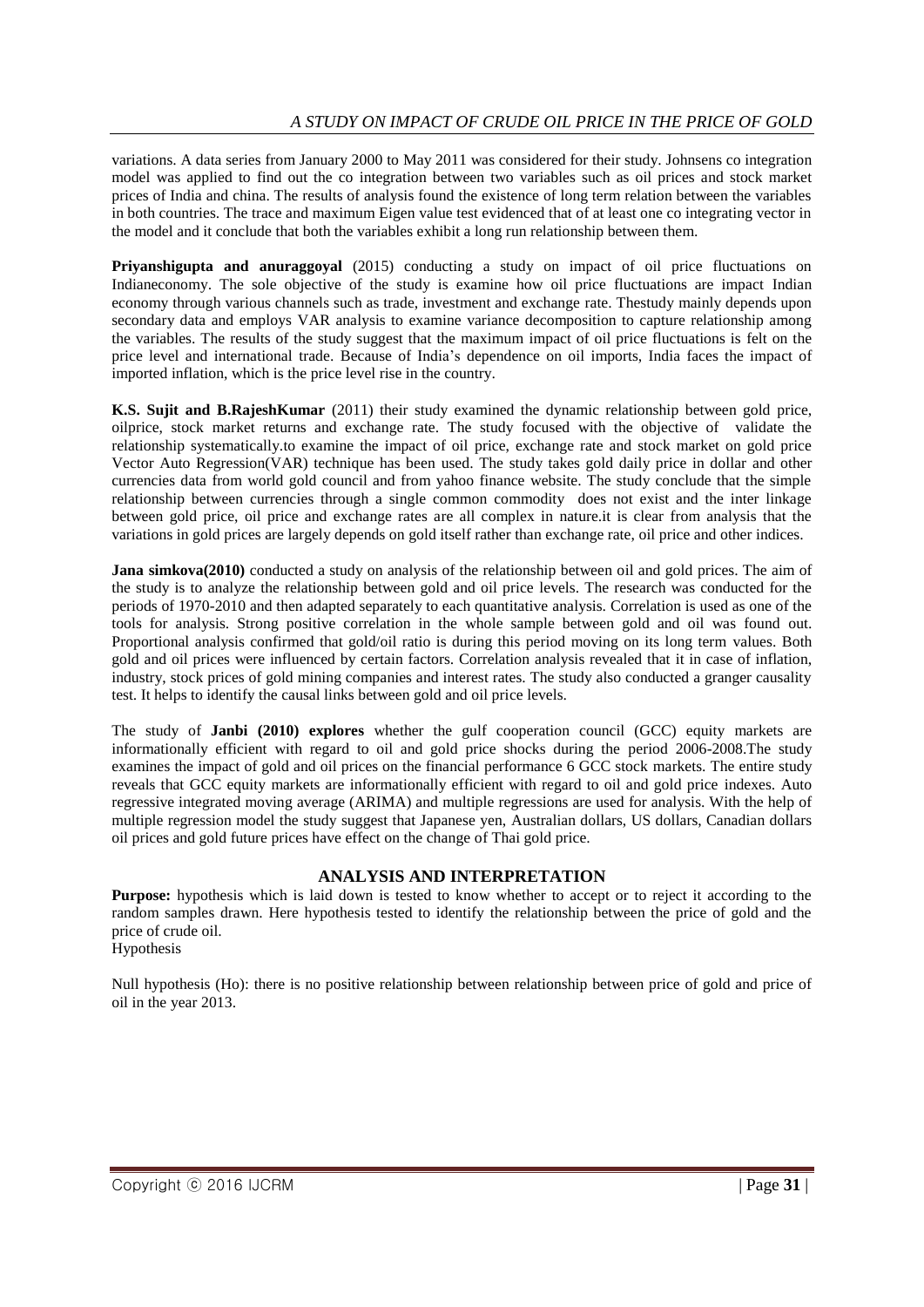## *A STUDY ON IMPACT OF CRUDE OIL PRICE IN THE PRICE OF GOLD*

#### REGRESSION ANALYSIS RESULT ON OIL AND GOLD PRICE IN THE YEAR 2013.

| <b>Regression Statistics</b> |             |  |  |  |
|------------------------------|-------------|--|--|--|
| Multiple R                   | 0.288000827 |  |  |  |
| R Square                     | 0.082944476 |  |  |  |
| <b>Adjusted R Square</b>     | 0.080418152 |  |  |  |
|                              |             |  |  |  |
| Observations                 | 365         |  |  |  |

|            | <i>Coefficients</i> | <b>Standard Error</b> | Lower 95%   | Upper $95\%$ | P value     |
|------------|---------------------|-----------------------|-------------|--------------|-------------|
| Intercept  | 847.6516615         | 172.4035835           | 508.6164559 | 1186.686867  | 1.33595E-06 |
| X variable | 0.203409845         | 0.035499541           | 0.133599265 | 0.273220425  | 2.11258E-08 |

#### **INTERPRETATION**

In the year 2013 using the regression method, the probability value which is calculated is  $2.1125E-08$  i.e. 0.000000021125. The table value is 0.05. So null hypothesis should be rejected because the calculated value is less than the level of significance 0.05.So the alternative hypothesis is accepted. So in the year 2013 the changes in gold price have relationship between the crude oil price changes. Hypothesis

Null hypothesis (Ho): there is no positive relationship between relationship between price of gold and price of oil in the year 2014.

#### REGRESSION ANALYSIS RESULT ON OIL AND GOLD PRICE IN THE YEAR 2014.

| <b>Regression Statistics</b> |             |  |  |  |  |
|------------------------------|-------------|--|--|--|--|
| Multiple R                   | 0.119718224 |  |  |  |  |
| R Square                     | 0.014332453 |  |  |  |  |
| <b>Adjusted R Square</b>     | 0.011624575 |  |  |  |  |
|                              |             |  |  |  |  |
| Observations                 |             |  |  |  |  |

|            | <i>Coefficients</i> | <b>Standard Error</b> | Lower 95%      | Upper $95\%$   | P value     |
|------------|---------------------|-----------------------|----------------|----------------|-------------|
| Intercept  | 3007.45423          | 263.4717767           | 2489.3363      | 3525.572151    | 5.27503E-26 |
| X variable | $-0.107807$         | 0.046859905           | $-0.199957167$ | $-0.015656919$ | 0.021977619 |

#### **INTERPRETATION**

According to the monthly analysis of 2014, using the regression analysis it can see that the calculated value i e. the probability value is 0.021977619. Comparing to the level of significance 0.05 the calculated value is lesser. So in this case the null hypothesis should be rejected. As a result the alternative hypothesis which is set should be accepted. So it can say that in the year 2014 the relationship between the changes in price of crude with the change in price of gold is positively correlated.

#### Hypothesis

Null hypothesis (Ho): there is no positive relationship between relationship between price of gold and price of oil in the year 2015.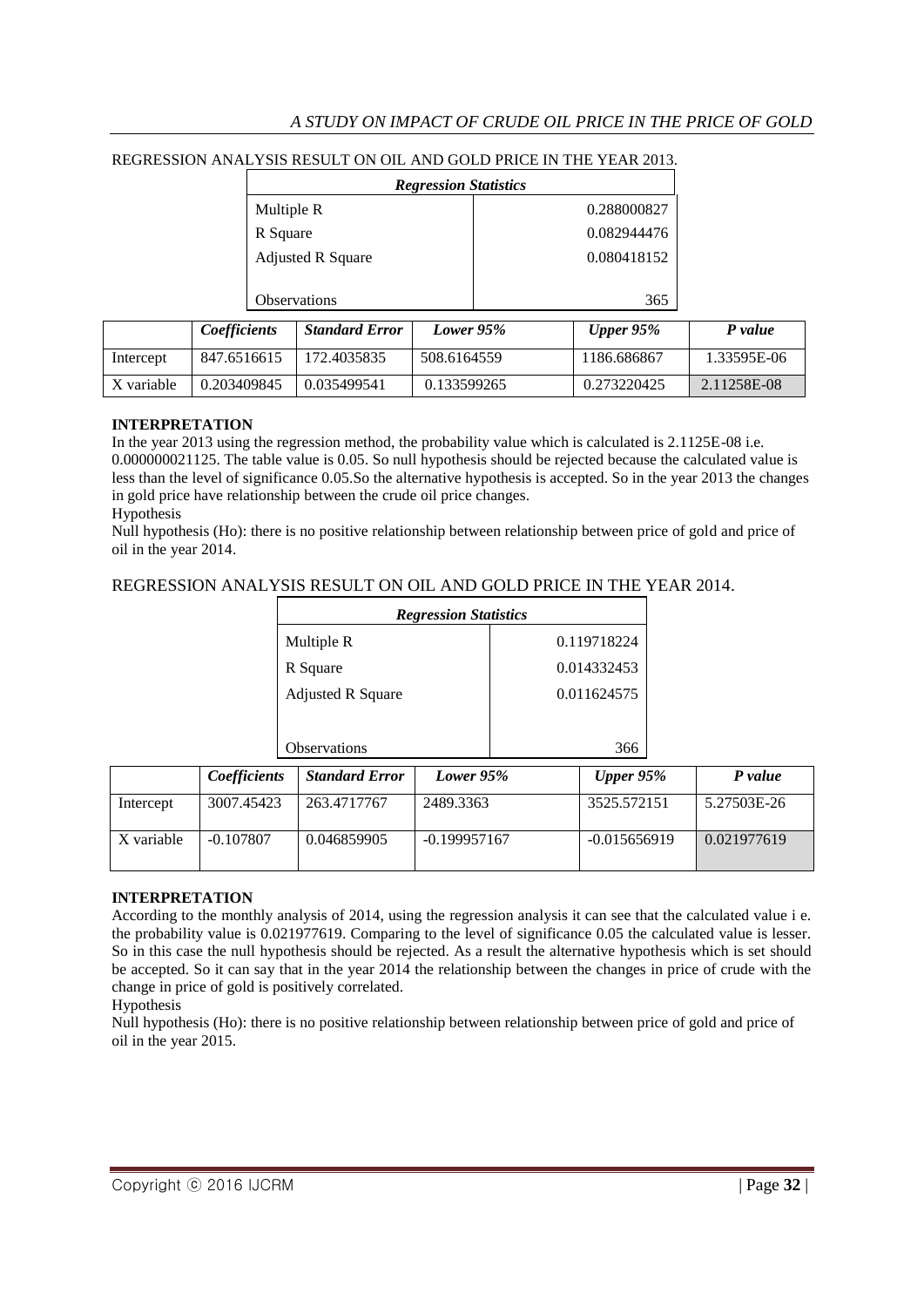## *A STUDY ON IMPACT OF CRUDE OIL PRICE IN THE PRICE OF GOLD*

#### REGRESSION ANALYSIS RESULT ON OIL AND GOLD PRICE IN THE YEAR 2015.

| <b>Regression Statistics</b> |             |  |  |  |
|------------------------------|-------------|--|--|--|
| Multiple R                   | 0.775697753 |  |  |  |
| R Square                     | 0.601707003 |  |  |  |
| <b>Adjusted R Square</b>     | 0.600609777 |  |  |  |
|                              |             |  |  |  |
| <b>Observations</b>          | 365         |  |  |  |

|            | <b>Coefficients</b> | <b>Standard Error</b> | Lower 95%   | Upper $95\%$ | P value     |
|------------|---------------------|-----------------------|-------------|--------------|-------------|
| Intercept  | 1628.953451         | 57.63527984           | 1515.612484 | 1742.294419  | 1.00901E-93 |
| X variable | 0.21958685          | 0.009376955           | 0.201146875 | 0.238026825  | 1.4723E-74  |

#### **INTERPRETATION**

By analysing the trend in the year 2015 can see that as in the year 2013 the calculated value is too away from the level of significance 0.05. The calculated probability value is 0.00000014723. So the probability value of 2015 is lesser than the book value i e. 0.05. So as a result, the null hypothesis is rejected and so that the alternative hypothesis is accepted. So the relationship between the price of gold and price of crude oil is showing positive in the year 2015.

#### Hypothesis

Null hypothesis (Ho): there is no positive relationship between relationship between price of gold and price of oil in the year 2016.

#### REGRESSION ANALYSIS RESULT ON OIL AND GOLD PRICE IN THE YEAR 2016.

| <b>Regression Statistics</b> |             |  |  |  |
|------------------------------|-------------|--|--|--|
| Multiple R                   | 0.144173037 |  |  |  |
| R Square                     | 0.020785865 |  |  |  |
| <b>Adjusted R Square</b>     | 0.018088305 |  |  |  |
|                              |             |  |  |  |
| Observations                 | 365         |  |  |  |

|            | Coefficients   | <b>Standard</b><br><b>Error</b> | Lower 95%      | Upper $95\%$   | P value     |
|------------|----------------|---------------------------------|----------------|----------------|-------------|
| Intercept  | 3066.072806    | 46.37002115                     | 2974.885202    | 3157.26041     | 1.5477E-204 |
| X variable | $-0.022405627$ | 0.008071581                     | $-0.038278557$ | $-0.006532697$ | 0.005790681 |

#### INTERPRETATION

In the year 2016 while calculating the price trend using regression analysis, it produces a result i e. the calculated probability value is 0.005790681. This value comparing with the book value is very lesser. The book value is 0.05. In this case the null hypothesis which is set should be rejected as the book value goes beyond the calculated value. As a result the alternative hypothesis which is set will be accepted. So the price trend of gold is positively making effect in the price of crude oil.

#### Hypothesis

Null hypothesis (Ho): there is no positive relationship between relationship between price of gold and price of oil in the year 2017.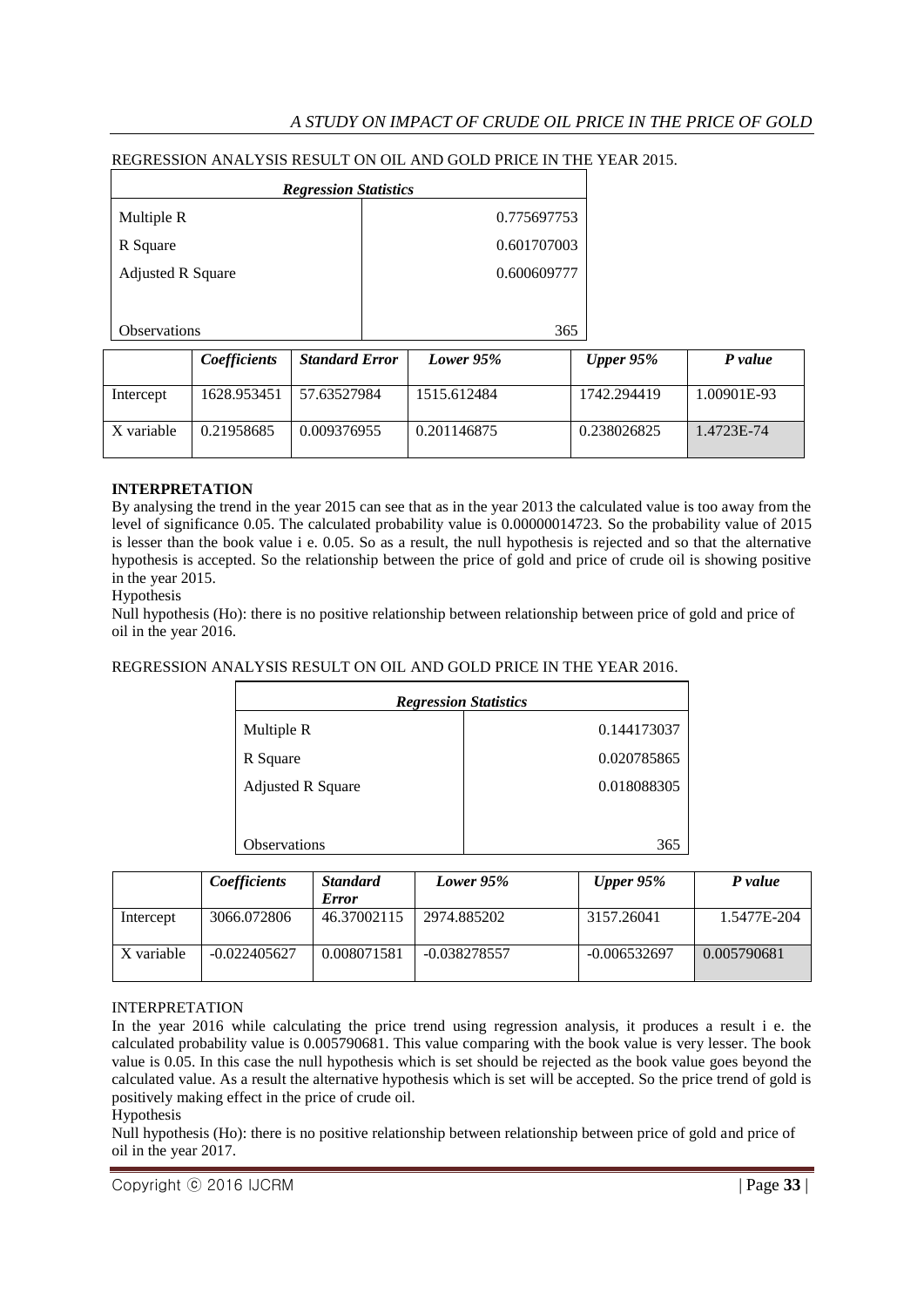## *A STUDY ON IMPACT OF CRUDE OIL PRICE IN THE PRICE OF GOLD*

#### REGRESSION ANALYSIS RESULT ON OIL AND GOLD PRICE IN THE YEAR 2017.

| <b>Regression Statistics</b> |             |  |  |
|------------------------------|-------------|--|--|
| Multiple R                   | 0.405082262 |  |  |
| R Square                     | 0.164091639 |  |  |
| <b>Adjusted R Square</b>     | 0.161788861 |  |  |
|                              | 4           |  |  |
| Observations                 | 365         |  |  |

|            | Coefficients | <b>Standard</b><br><b>Error</b> | Lower 95%   | Upper $95\%$ | P value     |
|------------|--------------|---------------------------------|-------------|--------------|-------------|
| Intercept  | 2491.610143  | 37.07727                        | 2418.696934 | 2564.523     | 6.7753E-207 |
| X variable | 0.096615839  | 0.011445                        | 0.074108216 | 0.119123     | 7.58715E-16 |

#### INTERPRETATION

By analysing the last year prices i e. in the year 2017 using the regression analysis it produces a value that is 0.000000758715. From that value it is noted that it is far away from the book value i.e. 0.05. So in this case the null hypothesis will be rejected and as a result the alternative hypothesis is accepted. From this it is identified that the price of gold for the year 2017 is dependable to the price of crude oil. So there is a positive relation between gold and oil prices.

Hypothesis

Null hypothesis (Ho): there is no positive relationship between relationship between price of gold and price of oil from the year 2013-2017

REGRESSION ANALYSIS RESULT ON OILANDGOLD PRICE IN THE YEAR 2013-2017

| <b>Regression Statistics</b> |          |  |  |  |
|------------------------------|----------|--|--|--|
| Multiple R                   | 0.116088 |  |  |  |
| R Square                     | 0.013476 |  |  |  |
| <b>Adjusted R Square</b>     | 0.012936 |  |  |  |
|                              |          |  |  |  |
| <b>Observations</b>          | 1826     |  |  |  |

|            | Coefficients | <b>Standard</b><br><b>Error</b> | Lower 95%   | Upper $95\%$ | P value     |
|------------|--------------|---------------------------------|-------------|--------------|-------------|
| Intercept  | 2358.033599  | 47.77093005                     | 2264.342125 | 2451.725072  |             |
| X variable | 0.045640426  | 0.009143294                     | 0.027708    | 0.063572852  | 6.55583E-07 |

#### INTERPRETATION

Here the hypothesis testing is conducted from 2013- 2017. Here while using the regression analysis the calculated probability value find out is 0.000000655583. The level of significance is 0.05. So while comparing this with the calculated value it shows that the calculated value is lesser than the level of significance. Therefore the null hypothesis is rejected and the alternative hypothesis is accepted. It means the changes in the price of gold are related to the change in crude oil price as they show a positive relationship throughout 5 years.